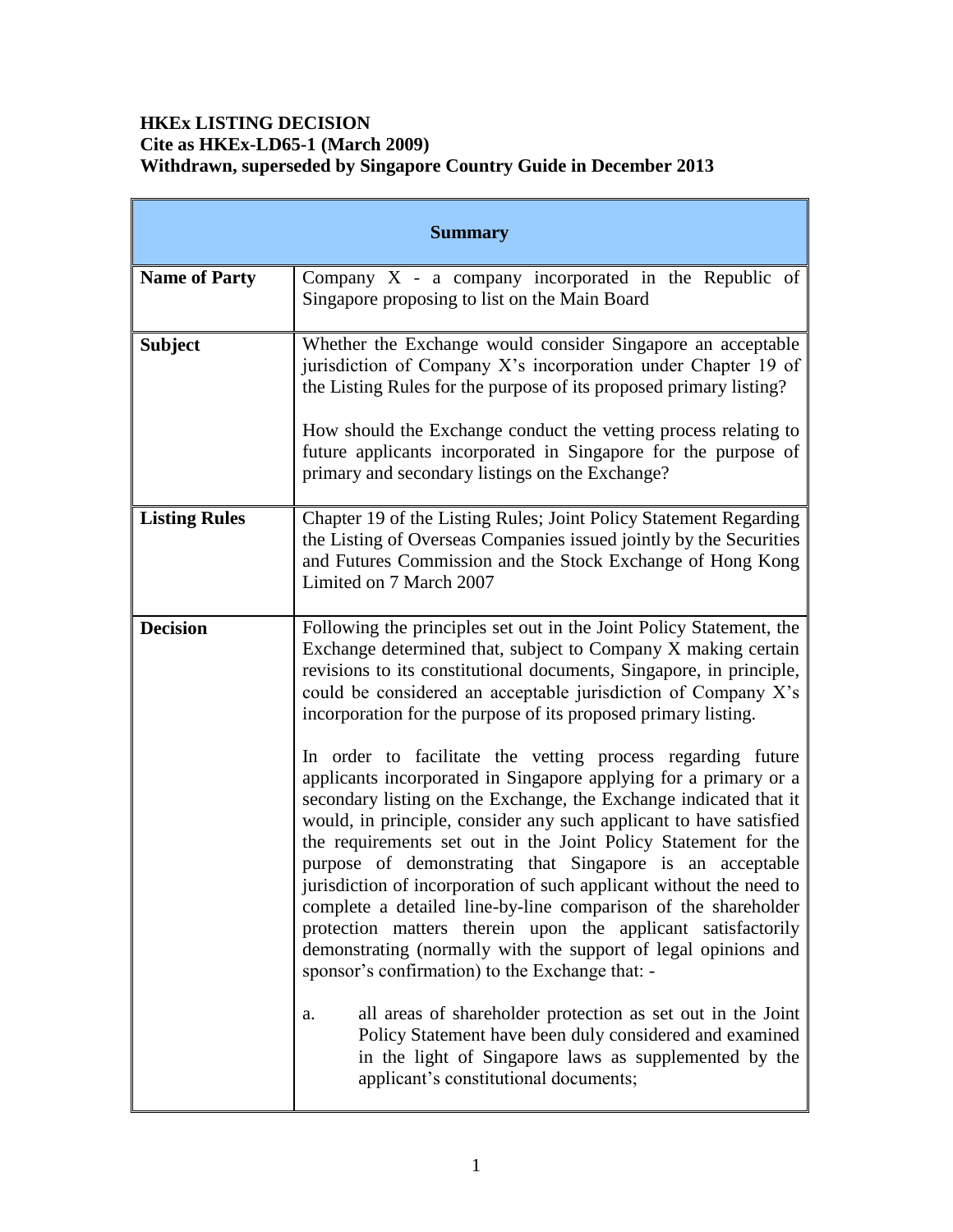| $\mathbf b$ .<br>$\mathcal{C}$ . | there are no matters that should be brought to the attention<br>of the Exchange that may render the applicant not<br>satisfying the shareholder protection matters set out in the<br>Joint Policy Statement, or the applicant's standards of<br>shareholder protection afforded under Singapore laws<br>falling short of those under Hong Kong laws; and<br>the constitutional documents of the applicant are<br>consistent with the requirements of the Listing Rules, the<br>Securities and Futures Ordinance-Disclosure of Interests,<br>Code on Takeovers and Mergers and Code on Share<br>Repurchases. |
|----------------------------------|-------------------------------------------------------------------------------------------------------------------------------------------------------------------------------------------------------------------------------------------------------------------------------------------------------------------------------------------------------------------------------------------------------------------------------------------------------------------------------------------------------------------------------------------------------------------------------------------------------------|
|                                  | Where a secondary listing is sought, the Exchange would need to<br>be satisfied that the regulatory oversight offered by the regulator<br>of the applicant's primary listing venue is of a standard that is at<br>least equivalent to that of the Exchange.                                                                                                                                                                                                                                                                                                                                                 |

## **SUMMARY OF FACTS**

1. Company X was incorporated in the Republic of Singapore ('**Singapore**') and its principal place of business and market was in Mainland China. Company X was considering a primary listing on the Exchange and made an inquiry with the Exchange prior to filing a formal listing application seeking guidance with respect to the acceptance of Singapore as its place of incorporation under Chapter 19 of the Listing Rules.

## *Shareholder protection in Singapore*

- 2. The sponsor of Company X submitted a comparison table of the shareholder protection provisions ('**Comparison Table**') under the Singapore Companies Act (the '**SGCA**') and the Hong Kong Companies Ordinance ('**HKCO**') in accordance with the Joint Policy Statement Regarding the Listing of Overseas Companies issued jointly by the Securities and Futures Commission ('**SFC'**) and the Exchange on 7 March 2007 (the '**Joint Policy Statement**').
- 3. Based on the Comparison Table, the Exchange noted certain areas that the Exchange considered that the SGCA might not offer standards of shareholder protection that are at least equivalent to those in Hong Kong (the '**Shortfalls**') as follows:

| Item in    |                |
|------------|----------------|
| Comparison | <b>Matters</b> |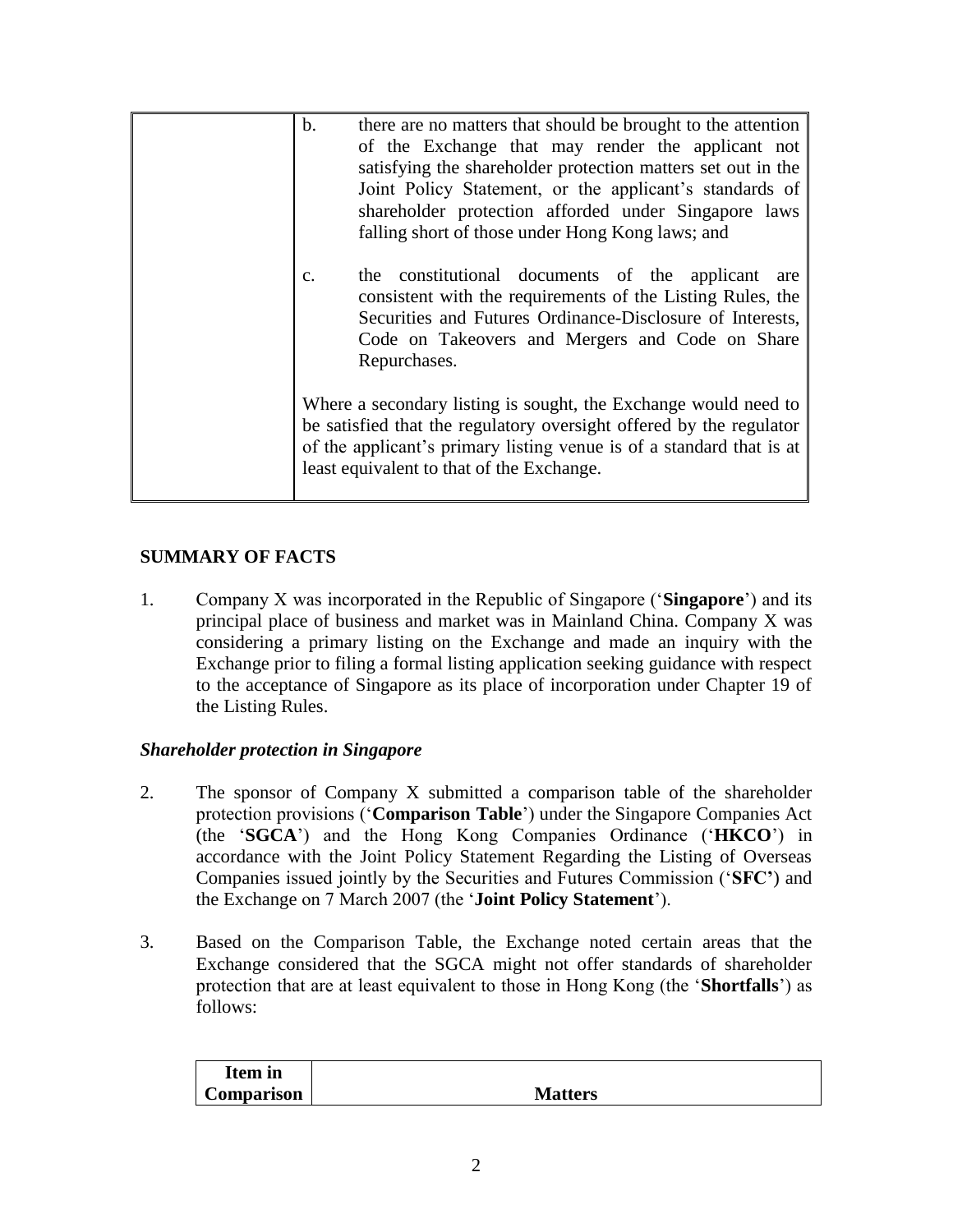| Table <sup>1</sup> |                                                                                                                                                                                                                                                                                                                                                                                                                                                                                         |
|--------------------|-----------------------------------------------------------------------------------------------------------------------------------------------------------------------------------------------------------------------------------------------------------------------------------------------------------------------------------------------------------------------------------------------------------------------------------------------------------------------------------------|
| 1(b)               | Amendments to the constitutional document are only permitted in<br>the circumstances provided under the HKCO. The requirement is<br>not present in Singapore                                                                                                                                                                                                                                                                                                                            |
| 1(b)               | The SGCA does not provide for any default provisions if the<br>constitutional documents are silent on the variation of rights with<br>respect to a class of shares                                                                                                                                                                                                                                                                                                                      |
| 2(b)               | The shareholding threshold entitling members to require a<br>company to convene an extraordinary general meeting under the<br>SGCA is higher than that stipulated under the HKCO                                                                                                                                                                                                                                                                                                        |
| 2(b)               | The threshold under the SGCA is higher than that stipulated<br>under the HKCO in respect of the minimum shareholding or the<br>minimum number of shareholders for shareholders to require the<br>company to (i) circulate a notice of any resolution to be moved at<br>an annual general meeting, or (ii) in the case of any other<br>meeting, circulate a statement regarding the matter referred to in<br>any proposed resolution or the business to be dealt with at that<br>meeting |
| 3(c)               | Singapore laws do not require an overseas company to include in<br>notices of intention to move a resolution at a general meeting or<br>class meeting particulars of the relevant interests of directors in<br>the matter dealt with by the resolution                                                                                                                                                                                                                                  |
| 3(d)               | Under the HKCO the prohibition on a company granting loans to<br>its directors extends to the trustee of any trust which includes a<br>director or his family members as beneficiaries. There is no such<br>extended prohibition under the SGCA                                                                                                                                                                                                                                         |
| 4(c)               | In Hong Kong, redemption of issued share capital may only be<br>out of distributable profits or a new issue of shares.<br>This<br>requirement is not present in Singapore                                                                                                                                                                                                                                                                                                               |

- 4. For the purpose of demonstrating that the standards of shareholder protection afforded by Company X's place of incorporation would be at least equivalent to those available in Hong Kong, Company X proposed to amend its constitutional documents to make up the Shortfalls, *except* on two matters which are set out below:
	- a. Item 2(b) of the Comparison Table under the HKCO, a holder of 5% shareholding can require the directors of the company to convene an extraordinary general meeting ('**EGM**'); whereas under the SGCA, the minimum threshold is 10% shareholding;
	- b. Item 2(b) of the Comparison Table in Hong Kong, members with an aggregate shareholding of 2.5% in a company or a minimum of 50 members can require a company to circulate a notice of any resolution or circulate a statement to other members of the company. This was

 $\overline{a}$ 

<sup>1</sup> *Same item number as appears in the Comparison Table attached to the Joint Policy Statement.*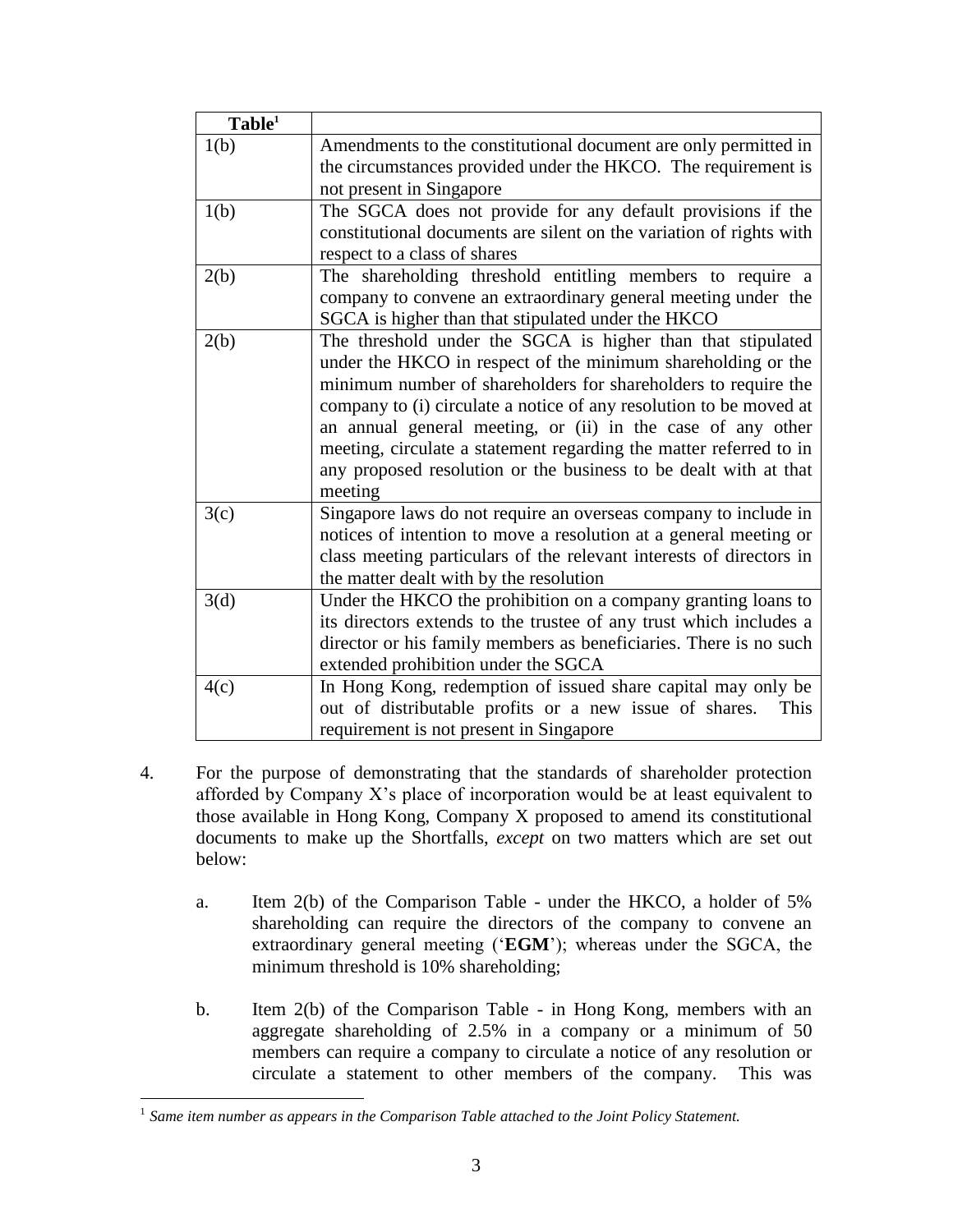considered to be more favourable to minority shareholders than that provided under the SGCA where the threshold is 5% shareholding or 100 members; (matters referred to in 4a. and 4b. are referred to as the '**Relevant Provisions**').

- 5. In light of the differences between the SGCA and the HKCO, Company X submitted that:
	- a. it would be in contravention of the SGCA if its constitutional documents were amended to incorporate thresholds for the Relevant Provisions which were different from those provided under the SGCA; and
	- b. with the exception of the Relevant Provisions, upon incorporation of the new provisions in Company X's constitutional documents, Company X would provide broadly equivalent standards of shareholder protection as that provided by a public company incorporated in Hong Kong.
- 6. The sponsor of Company X confirmed that it agreed with the conclusions of Company X mentioned in paragraph 5 above.

## *Co-operation and information gathering arrangements between Hong Kong and Singapore*

7. It was submitted that Singapore is a full signatory to the IOSCO Multilateral Memorandum of Understanding Concerning Consultation and Co-operation and the Exchange of Information ('**IOSCO MMOU**') for the purpose of ensuring reasonable regulatory co-operation between the SFC in Hong Kong and its counterpart regulator in Singapore.

## *Nexus with Singapore*

- 8. For the purpose of demonstrating a reasonable nexus between Company X's place of incorporation and its operations, it was submitted, among other things, that:
	- a. Company X had been incorporated in Singapore for over 10 years. While its principal operation had been in China since its incorporation, Company X comprised entities incorporated in other jurisdictions; and
	- b. Company X was chosen as the vehicle for the proposed listing on the Exchange because Company X had issued certain bonds listed on the Singapore Stock Exchange ('**SGX**') and Company X's holding company had pledged 80% issued shares of Company X as security for the bonds. The directors of Company X considered that it was not feasible to use another vehicle for the proposed listing, since the transfer of Company X's shares by its holding company to a newly proposed listing vehicle would require unanimous bondholders consent under the terms of the bond agreement. Obtaining unanimous bondholder consent for the listed bonds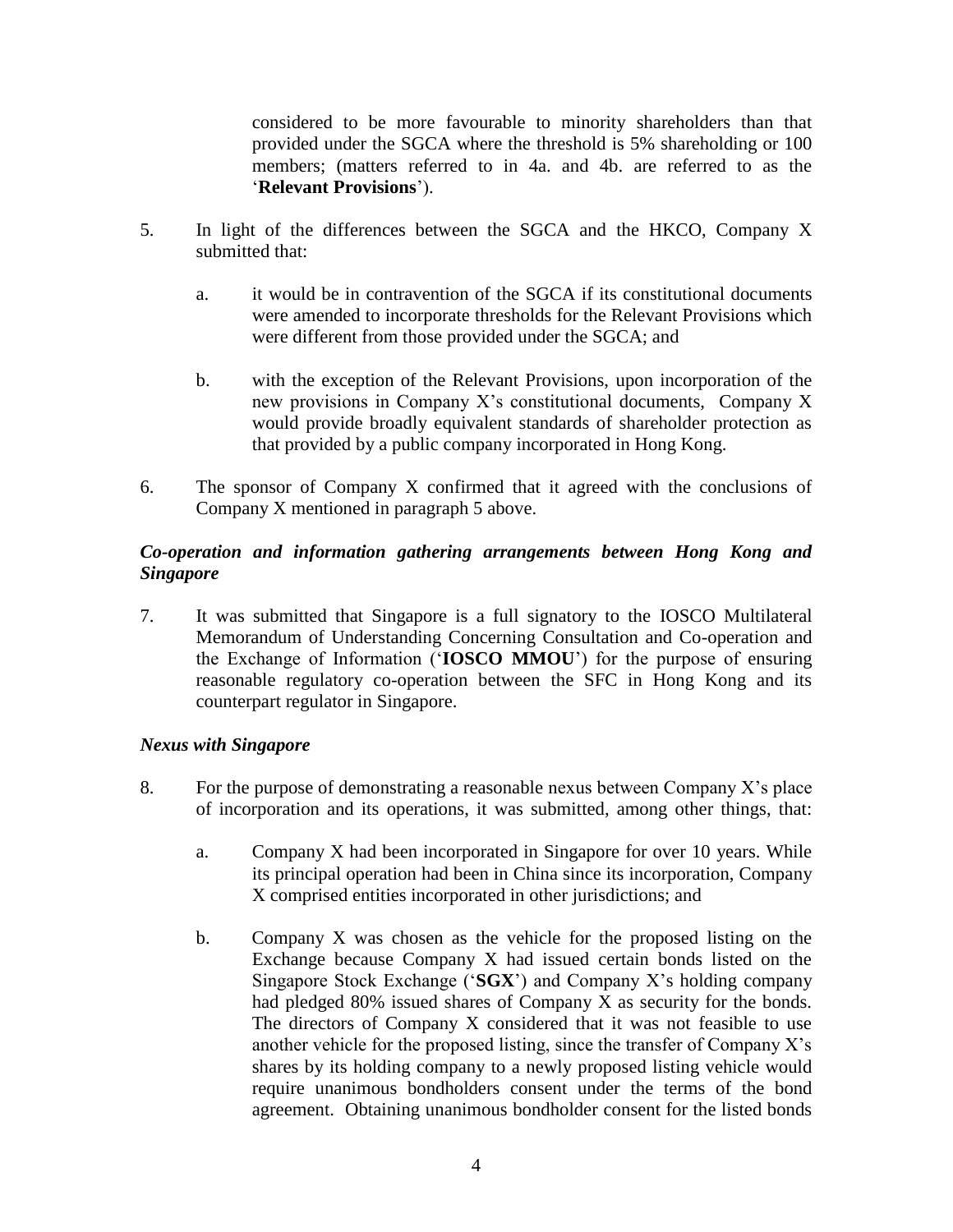would be time-consuming and would be difficult to achieve. It was expected that the abovementioned pledge of 80% issued shares of the Company X would be released upon the listing of Company X.

#### **THE ISSUES RAISED FOR CONSIDERATION**

- 9. Whether the Exchange would consider Singapore an acceptable jurisdiction of Company X's incorporation under Chapter 19 of the Main Board Listing Rules for the purpose of its proposed primary listing?
- 10. How should the Exchange conduct the vetting process relating to future applicants incorporated in Singapore for the purpose of primary and secondary listings on the Exchange?

## **APPLICABLE LISTING RULES OR PRINCIPLES**

#### *For primary listings*

- 11. Currently, four jurisdictions of incorporation are formally recognised under the Listing Rules, namely Hong Kong, the PRC, Bermuda and the Cayman Islands (**'Recognised Jurisdictions'**). Under Rule 19.05(1)(b) of the Listing Rules, when approving the primary listing on the Exchange of securities of an overseas issuer, the Exchange must be satisfied that the overseas issuer is incorporated in a jurisdiction which offers equivalent standards of shareholder protection to those provided in Hong Kong.
- 12. Where the Exchange believes that the jurisdiction in which the overseas issuer is incorporated is unable to provide standards of shareholder protection at least equivalent to those provided in Hong Kong, the Exchange may approve the listing of securities of the overseas issuer subject to such overseas issuer making such variations to its constitutional documents as the Exchange may require (see note to Rule 19.05(1) of the Listing Rules).
- 13. The Joint Policy Statement sets out a roadmap to distil the key requirements on how companies incorporated overseas may be listed on the Exchange. Such key requirements are summarised below:
	- a. a schedule of key areas that the Exchange ordinarily expects an overseas applicant to provide submissions to demonstrate shareholder protection standards in its home jurisdiction are at least equivalent to those provided in Hong Kong. Such matters do not exonerate an overseas company from seeking a listing on the Exchange from complying with the Listing Rules, Securities and Futures Ordinance, the Hong Kong Codes on Takeovers and Mergers and Share Repurchases and other applicable laws and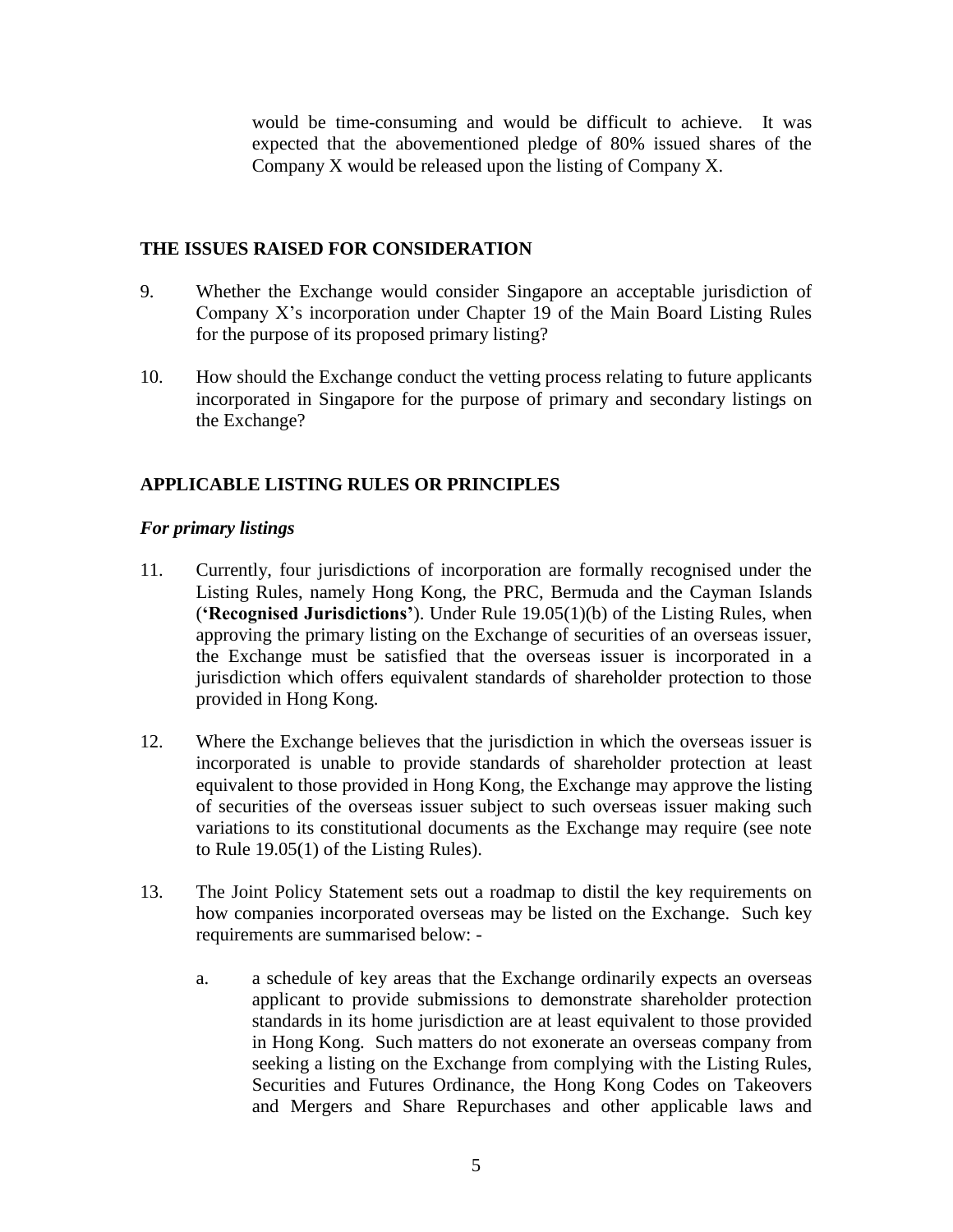regulations and are not intended to be exhaustive. Modifications may be necessary where the overseas applicant can demonstrate to the satisfaction of the Exchange that compliance with the Listing Rules is contrary to the laws of the country of its incorporation;

- b. whether adequate co-operation and information gathering arrangements exist between the Hong Kong statutory securities regulator and corresponding regulator in the listing applicant's place of incorporation. Incorporation in a jurisdiction of which the statutory securities regulator is either (i) a full signatory to the IOSCO MMOU; or (ii) has entered into a bilateral agreement with the SFC which provides adequate arrangements with the SFC for mutual assistance and exchange of information for the purpose of enforcing and securing compliance with the laws and regulations of that jurisdiction and Hong Kong will be viewed favourably; and
- c. applicants may incorporate in jurisdictions that are reasonably related to their principal business operations. In certain circumstances, a jurisdiction of incorporation (other than one of the Recognised Jurisdictions) which is totally unrelated to an applicant's place of principal business operations, its principal assets and its principal executive offices, may lead the listing applicant to be considered unsuitable for listing under the Listing Rules.

#### *For secondary listings*

14. For overseas issuers which are not incorporated in an approved or recognised jurisdiction seeking a secondary listing on the Exchange, in addition to the standard of shareholder protection offered by the jurisdiction in which the overseas issuer is incorporated, the Exchange must be satisfied that the regulatory oversight offered by the regulator of the issuer's primary listing venue is of a standard that is comparable to those of the Exchange (see Rule 19.30(1)(b) of the Listing Rules).

## **THE ANALYSIS**

#### *Acceptance of Singapore as Company X's place of incorporation*

- 15. The Exchange noted that the submissions of Company X and its sponsor represented the first application of the principles set out in the Joint Policy Statement since its announcement in March 2007.
- 16. The Exchange's approach under the Joint Policy Statement is to focus on the suitability of the overseas companies and not on the suitability of the overseas jurisdictions. Accordingly, the Joint Policy Statement does not incorporate references to admission of approved or recognised jurisdictions or the opposite notion - a blacklist of overseas jurisdictions. When considering accepting an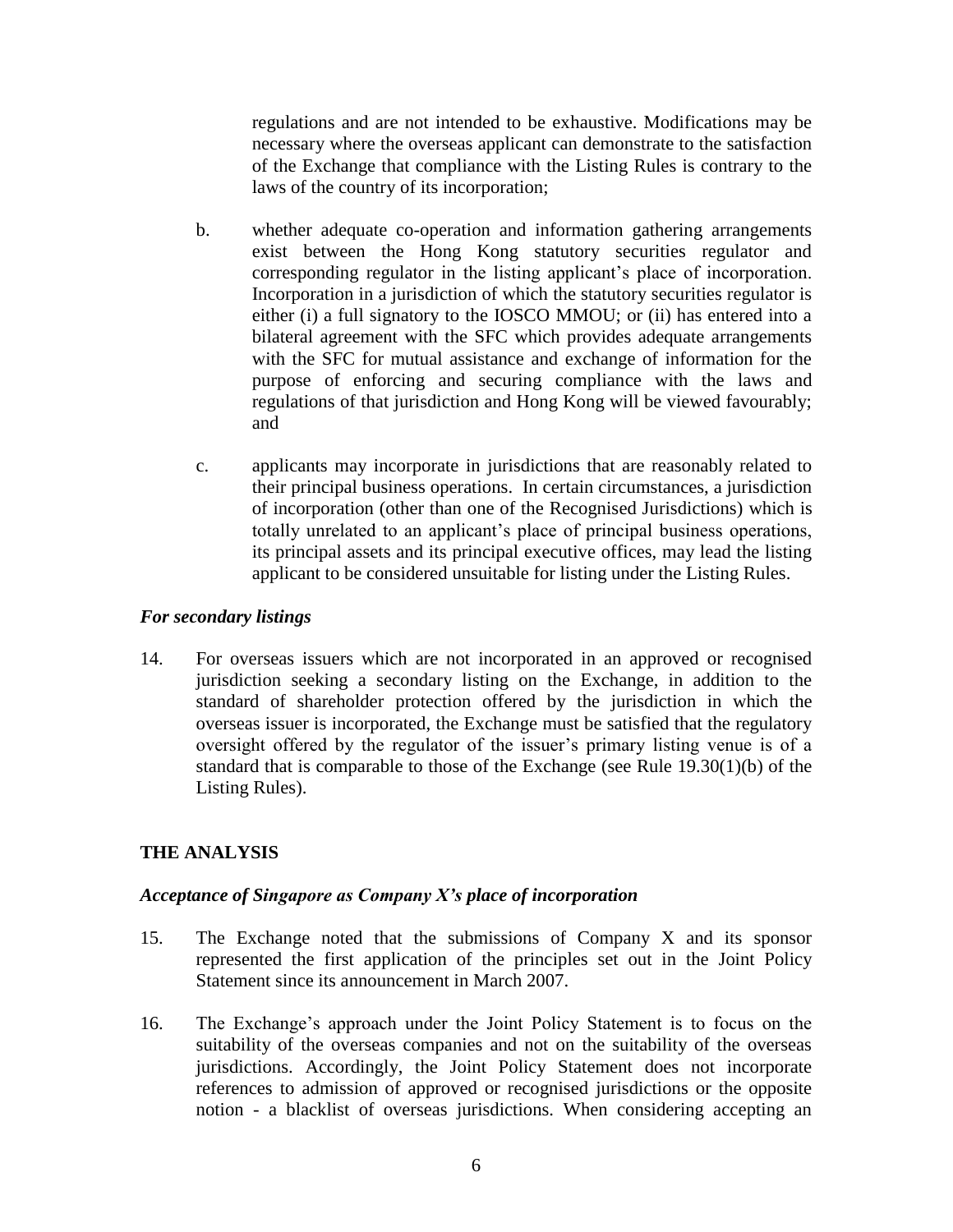overseas issuer for listing on the Exchange, the Exchange noted that no two jurisdictions would offer identical levels of shareholder protection. It is not the expectation of the Exchange to see demonstration of verbatim comparison of the textual content of the HKCO provisions with those prescribed in the home jurisdiction of the overseas applicant. Where compliance with the Listing Rules or the principles underlying the Listing Rules is demonstrated to be contrary to the laws of the issuer's home jurisdiction, modification of the Listing Rules may be permitted on a case by case basis.

- 17. When considering approving Singapore as an acceptable jurisdiction of Company X's incorporation, the Exchange took into consideration the following:
	- a. the submissions of Company X that:
		- (i) with the exception of the Relevant Provisions under the SGCA, upon the amendment of Company X's constitutional documents to make up the Shortfalls of shareholder protection matters as set out in the Comparison Table, the shareholder protection afforded under the SGCA and the HKCO would be broadly equivalent;
		- (ii) Company X would be in contravention of the SGCA if its constitutional documents were amended to incorporate thresholds for the Relevant Provisions different from those provided under the SGCA;
	- b. the sponsor agreed with the conclusions of Company X mentioned in paragraph 17 above;
	- c. Company X's submissions that, with the exception of the Relevant Provisions, Company X would arrange for amending its constitutional documents to make up the Shortfalls;
	- d. the Exchange was not aware of any factors that would render Singapore an unsuitable jurisdiction of Company X's incorporation. In this connection, the Exchange noted that Singapore is a full signatory to the IOSCO MMOU and was satisfied that there was a reasonable nexus between Singapore as Company X's place of incorporation and its principal operations. There was no evidence to suggest concerns that Company X was shopping for a jurisdiction with the lowest possible shareholder protection standards which bear no relationship to its operations in order to deprive shareholders of protections that might otherwise exist.
	- e. when assessing the impact of the Relevant Provisions under the SGCA on shareholder protection, the Exchange noted that the corresponding provisions under the PRC Company Law, Bermuda Companies Act, the UK Companies Act, and Australian Corporations Act 2001 contained higher thresholds for shareholders to requisition an EGM and/or to require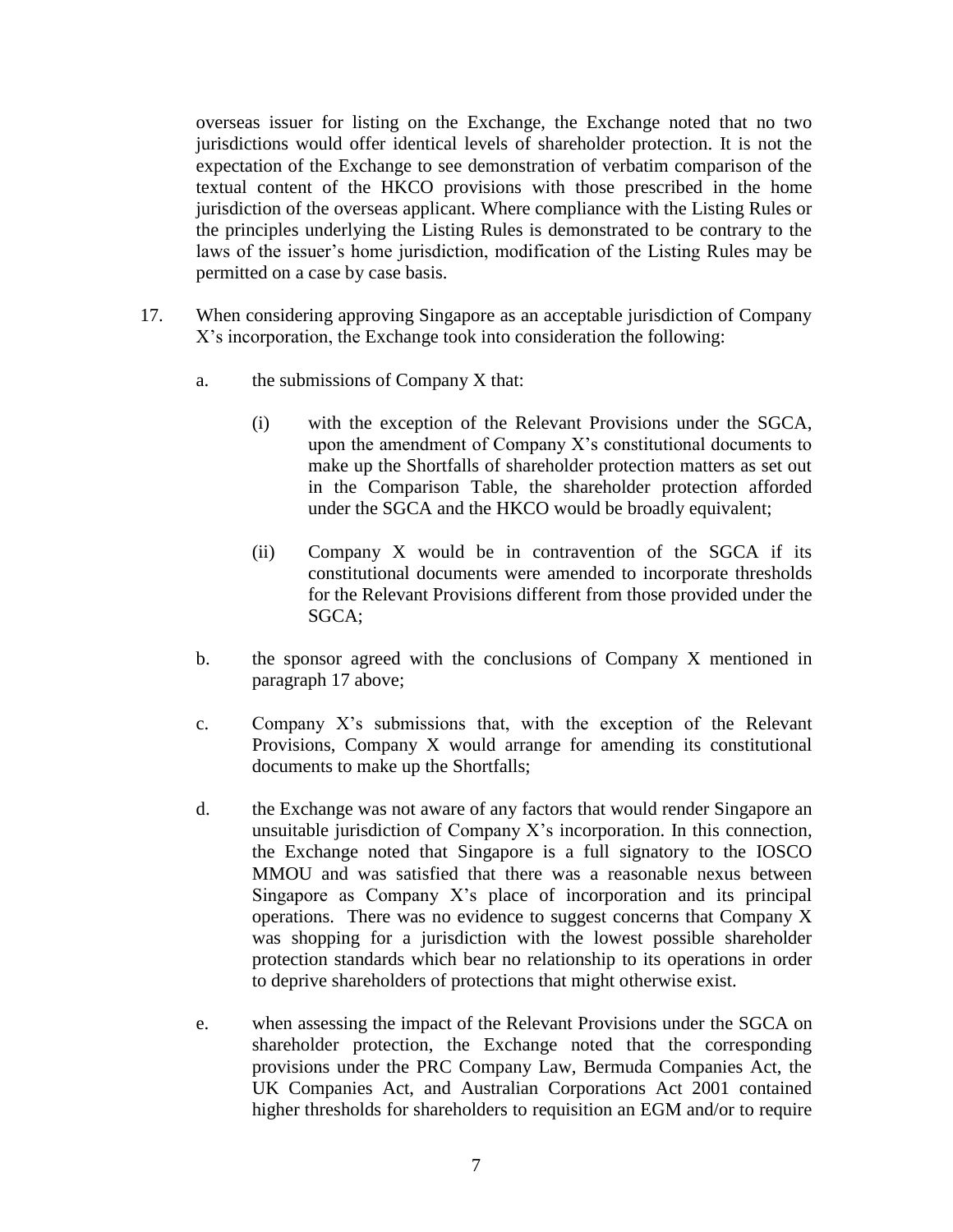the company to circulate a notice or a statement of any resolution to other members than those under the HKCO; and yet the Exchange accepted companies incorporated in those jurisdictions for listing on the Exchange; and

- f. certain Singaporean-incorporated companies<sup>2</sup> had previously been listed as secondary issuers on the Main Board with the SGX as the primary listing venue. As such, the Exchange had previously considered Singapore an acceptable jurisdiction of an issuer's incorporation and the SGX a primary listing venue of an issuer that attained an acceptable level of regulations comparable to that of the Exchange.
- 18. Based on the foregoing analysis regarding the standards of shareholder protection in Singapore and noting that the principles set out in the Joint Policy Statement had been adhered to, the Exchange concluded that Singapore could be accepted as Company X's place of incorporation for the purpose of listing on the Exchange.

#### *Primary / Secondary listing of future applicants incorporated in Singapore*

- 19. Given the rule requirements and principles for demonstrating eligibility of an issuer's jurisdiction of incorporation are the same for both primary and secondary listings, the Exchange considers that the Joint Policy Statement and the present decision are equally applicable to a Singaporean company seeking a secondary listing on the Exchange. However, such applicant would still need to demonstrate that the regulatory oversight offered by the regulator of its primary listing venue is of a standard that is at least equivalent to that of the Exchange.
- 20. While there may be changes in the Singapore company laws after determining that Singapore is an acceptable jurisdiction of an issuer's incorporation, the Exchange sees it appropriate to treat Singaporean companies on the same basis as it currently affords to companies incorporated in Bermuda and the Cayman Islands, i.e. the Exchange notes that it would be unduly burdensome to issuers incorporated in Bermuda and the Cayman Islands if the Exchange were to require those companies to undertake a regular review of the law changes in their home jurisdictions. Accordingly, Singaporean issuers would not be required to provide a regular update of the development of the Singapore company laws. In the event that there should be major changes in the Singapore company laws which render the standards of shareholder protection of Singaporean listed issuers significantly worse than those in Hong Kong, the Exchange would expect such issuers to inform the market of such changes under Main Board Rule 13.09, and the Exchange would also consider imposing further conditions as appropriate, or reconsider accepting any future application where the applicant is incorporated in

 $\frac{1}{2}$  Haw Par Brothers International Limited was listed on 16 June 1987 and withdrew its listing on 18 August 1998. United Overseas Bank was listed in 1972 and withdrew its listing on 30 June 1998. Both companies were incorporated in Singapore and primarily listed on the SGX at the material time.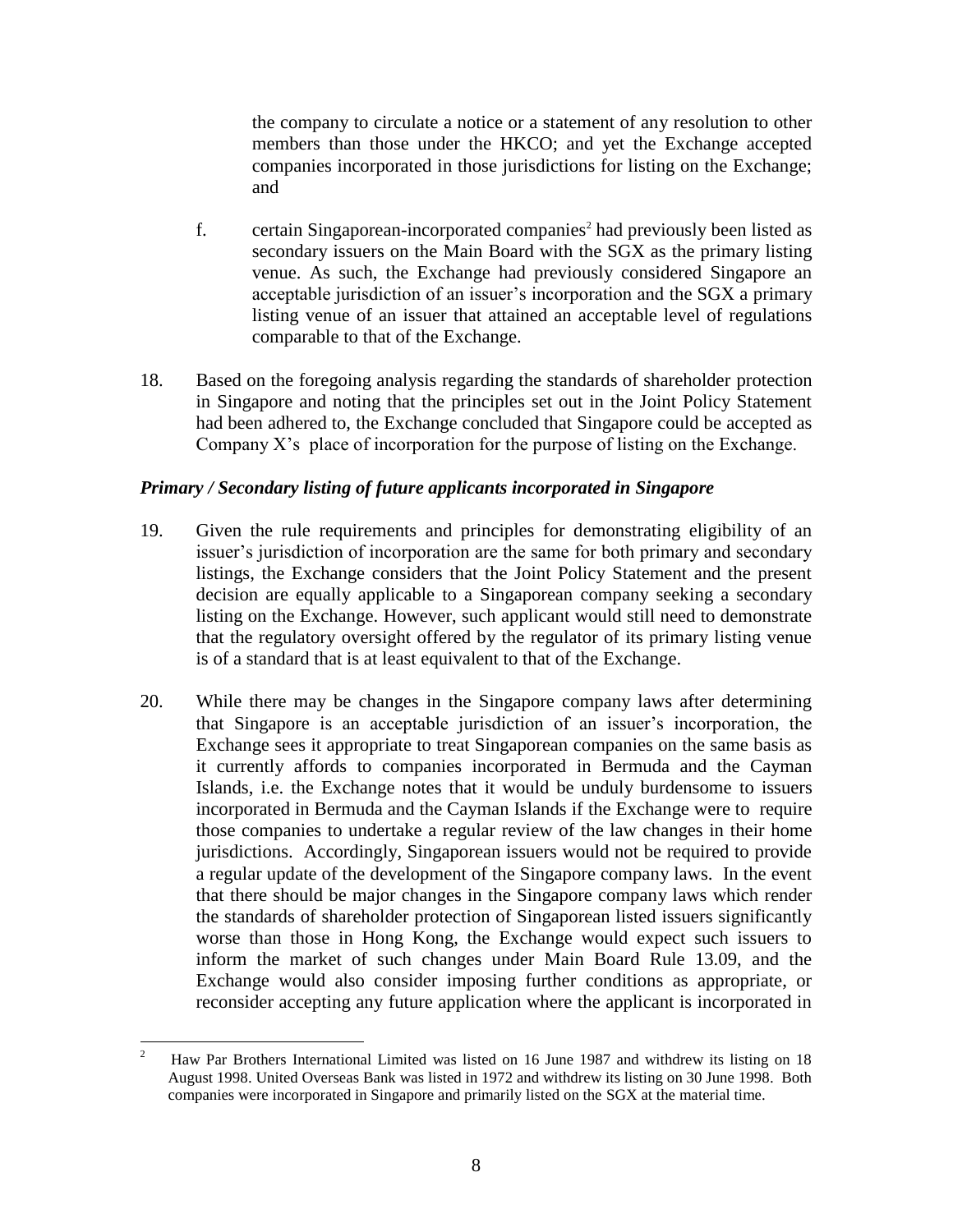Singapore in light of the applicable laws and regulations.

## **THE DECISION**

- 21. Following the principles set out in the Joint Policy Statement, the Exchange determined that, subject to Company X making certain revisions to its constitutional documents, Singapore would, in principle, be considered an acceptable jurisdiction of Company X's incorporation for the purpose of its proposed primary listing.
- 22. To facilitate the vetting process regarding future applicants incorporated in Singapore when applying for a primary or a secondary listing on the Exchange, the Exchange indicated that it would, in principle, consider any such applicant to have satisfied the requirements set out in the Joint Policy Statement for the purpose of demonstrating that Singapore is an acceptable jurisdiction of incorporation of such applicant without the need to complete a detailed line-byline comparison of the shareholder protection matters therein upon the applicant satisfactorily demonstrating (normally with the support of legal opinions and sponsor's confirmation) to the Exchange that:
	- a. all areas of shareholder protection set out in the Joint Policy Statement have been duly considered and examined in the light of Singapore laws as supplemented by the applicant's constitutional documents;
	- b. there are no matters that should be brought to the attention of the Exchange that may render the applicant not satisfying the shareholder protection matters set out in the Joint Policy Statement, or the applicant's standards of shareholder protection afforded under Singapore laws falling short of those under Hong Kong laws; and
	- c. the constitutional documents of the applicant are consistent with the requirements of the Listing Rules, the Securities and Futures Ordinance-Disclosure of Interests, Code on Takeovers and Mergers and Code on Share Repurchases.
- 23. Where a secondary listing is sought, the Exchange would need to be satisfied that the regulatory oversight offered by the regulator of the applicant's primary listing venue is of a standard that is at least equivalent to that of the Exchange.
- 24. Upon Company X making a formal listing application for its proposed listing, the Exchange would require the following to be submitted:
	- a. a confirmation from the sponsor that all material areas regarding shareholder protection have been considered and reviewed by the sponsor in connection with its due diligence review pursuant to Practice Notice 21 to the Listing Rules and that it is independently satisfied with the